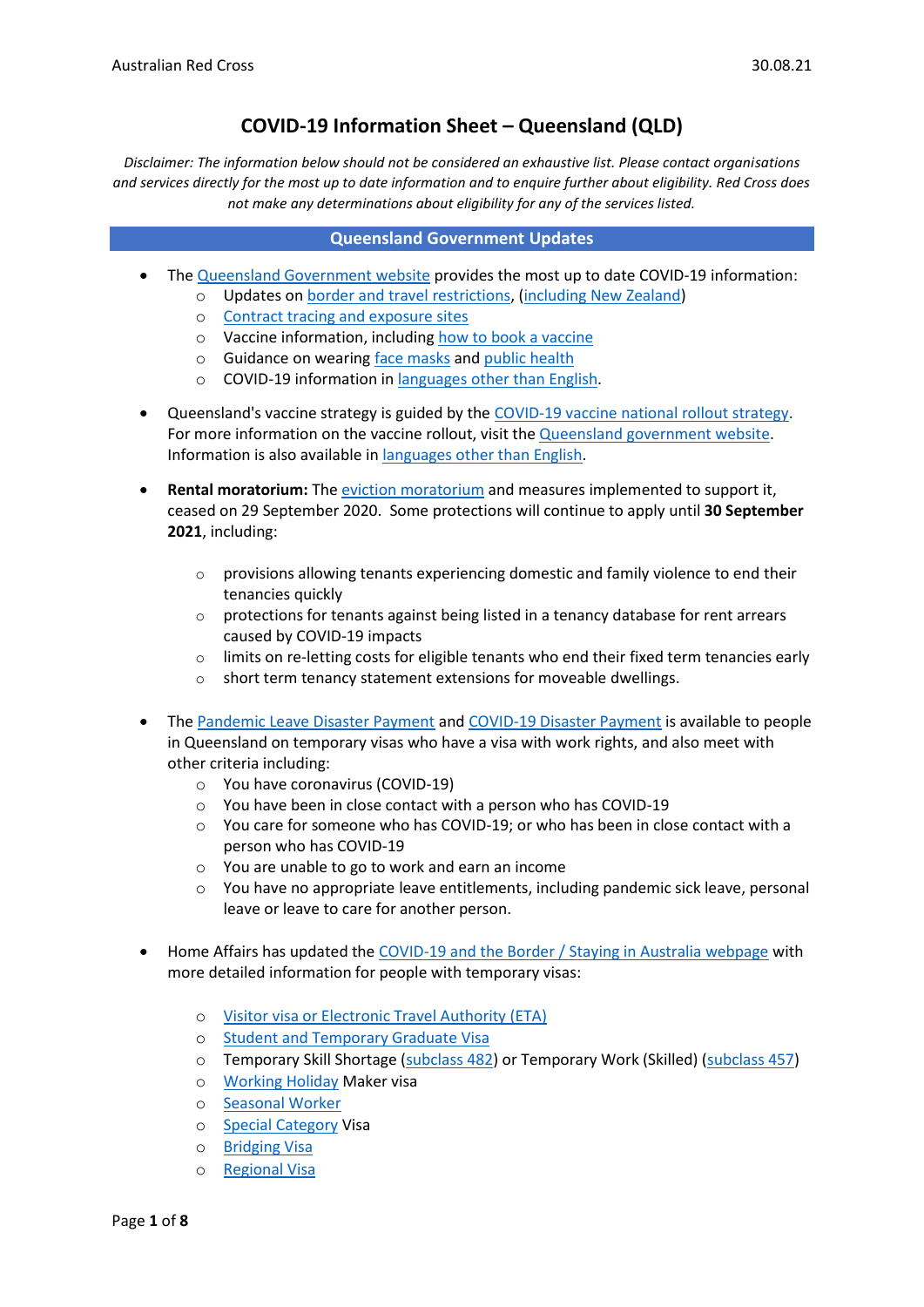### o [My visa has expired](https://covid19.homeaffairs.gov.au/my-visa-has-expired)

From September 2020, concessions have been made for certain visa holders impacted by the pandemic. These concessions help if you have been disadvantaged by border closures, business restrictions or the economic downturn. If you hold, or held, a visa listed below during the COVID-19 concession period you may be eligible:

- o [Skilled Regional \(Subclass 887\) visa](https://immi.homeaffairs.gov.au/visas/getting-a-visa/visa-listing/skilled-regional-887)
- o [Business Innovation and Investment \(Permanent\)\(Subclass 888\) visa](https://immi.homeaffairs.gov.au/visas/getting-a-visa/visa-listing/business-innovation-and-investment-888)
- o [Business Innovation and Investment \(Provisional\)\(Subclass 188\) visa](https://immi.homeaffairs.gov.au/visas/getting-a-visa/visa-listing/business-innovation-and-investment-188)
- o [Safe Haven Enterprise \(Subclass 790\) visa](https://immi.homeaffairs.gov.au/visas/getting-a-visa/visa-listing/safe-haven-enterprise-790/safe-haven-enterprise-visa-pathway)
- o [Temporary Graduate \(Subclass 485\) visa](https://immi.homeaffairs.gov.au/visas/getting-a-visa/visa-listing/temporary-graduate-485)

For information on the [Temporary Activity Visa \(subclass 408\)](https://immi.homeaffairs.gov.au/visas/getting-a-visa/visa-listing/temporary-activity-408/australian-government-endorsed-events#Overview) visit the Home Affairs website.

#### **How to stay COVID safe**

• With the relaxing of restrictions, and opening of state and some international borders, Australian governments are encouraging everyone to remain COVID safe.

#### **Physical distancing**

- o When and where possible, remain 1.5 metres away from other people.
- o Avoid physical greetings such as handshaking, hugs and kisses.
- o Take extra care if you are using [public transport.](https://www.infrastructure.gov.au/transport/files/covid19_public_transport_principles_29052020.pdf)
- o Avoid crowds and large public gatherings.
- o Wear a mask when in public.

#### **Workplaces & schools**

- o Follow the recommended government [health and hygiene advice.](https://www.health.gov.au/news/health-alerts/novel-coronavirus-2019-ncov-health-alert/how-to-protect-yourself-and-others-from-coronavirus-covid-19/good-hygiene-for-coronavirus-covid-19)
- o Avoid non-essential face-to-face meetings.
- o Provide alcohol-based hand rub for all staff.
- o Eat lunch at your desk or outside rather than in the lunchroom.
- o Regularly clean and disinfect surfaces that many people touch.
- o Open windows or adjust air conditioning for more ventilation.
- o Stay at home if you are feeling unwell.

#### **Employment & Work Rights**

- From 01 May 2021, if you relocate to take up ongoing work, including an apprenticeship, for more than 20 hours a week for more than six months, you may be eligible to receive up to:
	- $\circ$  \$3,000 if you relocate to a capital city\*
	- $\circ$  \$6,000 if you relocate to a regional area
	- o An extra \$3,000 if you relocate with a dependent.

For more information on Relocation Assistance, visit the Australian Government's Department of Education, Skills & Employmen[t website here.](https://www.dese.gov.au/rattuaj)

#### • **Temporary relaxation of working hours for student visa holders**

Due to exceptional circumstances during the COVID-19 pandemic and the need to ensure the supply of critical services, the [Department of Home Affairs and Australian Border Force](https://immi.homeaffairs.gov.au/visas/getting-a-visa/visa-listing/student-500/temporary-relaxation-of-working-hours-for-student-visa-holders)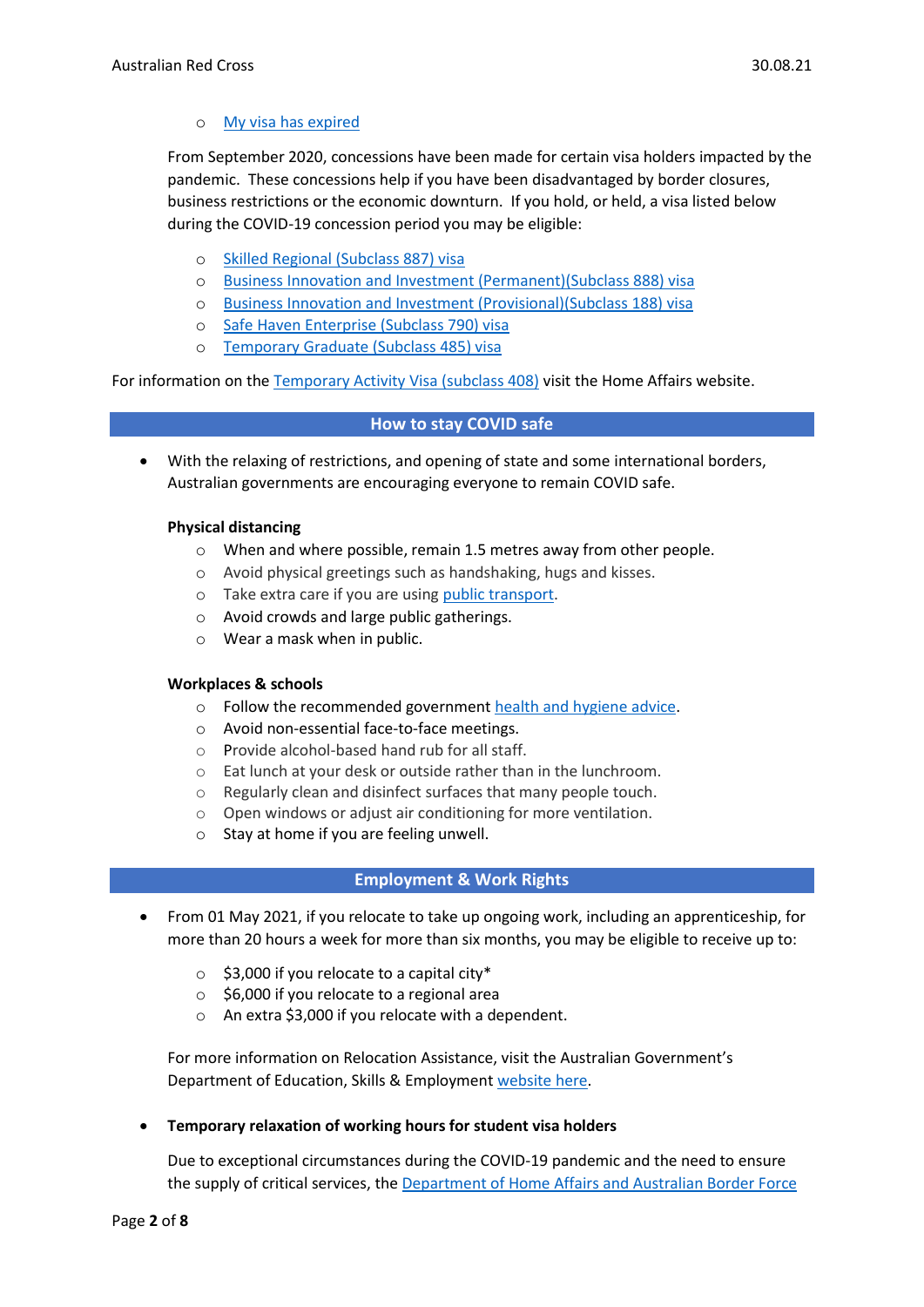will take a flexible approach to student visa holders working beyond their usual work limitations, but only in specified industries.

You can work more than 40 hours a fortnight if you are:

- o employed by an aged care Approved Provider or Commonwealth-funded aged care service provider with a RACS ID or a NAPS ID, before 8 September 2020
- o employed by a registered National Disability Insurance Scheme provider
- $\circ$  enrolled in a health care related course and you are supporting the health effort against COVID-19, as directed by health officials.

You **cannot** work more than 40 hours if you are employed in a supermarket.

All workers in Australia have the same rights and protections at work, regardless of citizenship or visa status. Your employer must comply with Australian workplace and immigration laws, including their obligation to:

- Pay you the right pay rate for all time worked
- Provide a safe workplace.
- For information on [working](https://immi.homeaffairs.gov.au/visas/getting-a-visa/visa-listing/student-500/temporary-relaxation-of-working-hours-for-student-visa-holders) in Australia visit the [Home Affairs website.](https://immi.homeaffairs.gov.au/visas/working-in-australia)

The Fair Work [Ombudsman](https://www.fairwork.gov.au/) provides education, assistance, advice and guidance to employers and employees, and can inquire into and investigate breaches of the Fair Work Act.

#### **Food and/or Emergency Relief**

- [AskIzzy](https://askizzy.org.au/) is a national database with links to supports including housing, food and clothing, health services, financial support, family violence assistance, and much more.
- The National Debt Helpline provides free financial advice, and [the NDH website](https://ndh.org.au/) has information on topics such as rent, utilities and emergency financial assistance. The NDH is open Monday to Friday from 9:30am – 4:30pm, on 1800 007 007.
- Support for people in self-isolation or quarantine **1800 173 349** (advice, information and support, or to arrange delivery of essential food or medication.)
	- o **St Vincent de Paul Helpline:** 1800 846 643
	- o **Anglicare Southern Queensland:** 1300 114 397
	- o **Wesley Mission's Brisbane Relief Hub:** 1300 541 625
	- o **SALVOS Connect:** 1300 371 288
	- o **Access Community Services:** (07) 3412 8222 (option 4) Monday – Friday, 1pm – 4pm (no citizenship or residency requirements)
	- o **Romero Centre**, 8 Dutton St, Dutton Park (07) 3013 0100 (by appointment only). Supports people seeking asylum with emergency relief and case management.

#### **Online directories:**

- [Oneplace](https://www.oneplace.org.au/) is an online service directory for Queenslanders looking for support, ranging from food relief, domestic and family violence support, homelessness support and much more**.**
- The Queensland Government has an interactive map for their **Emergency Relief Program**, which provides financial and/or material support to people in financial crisis.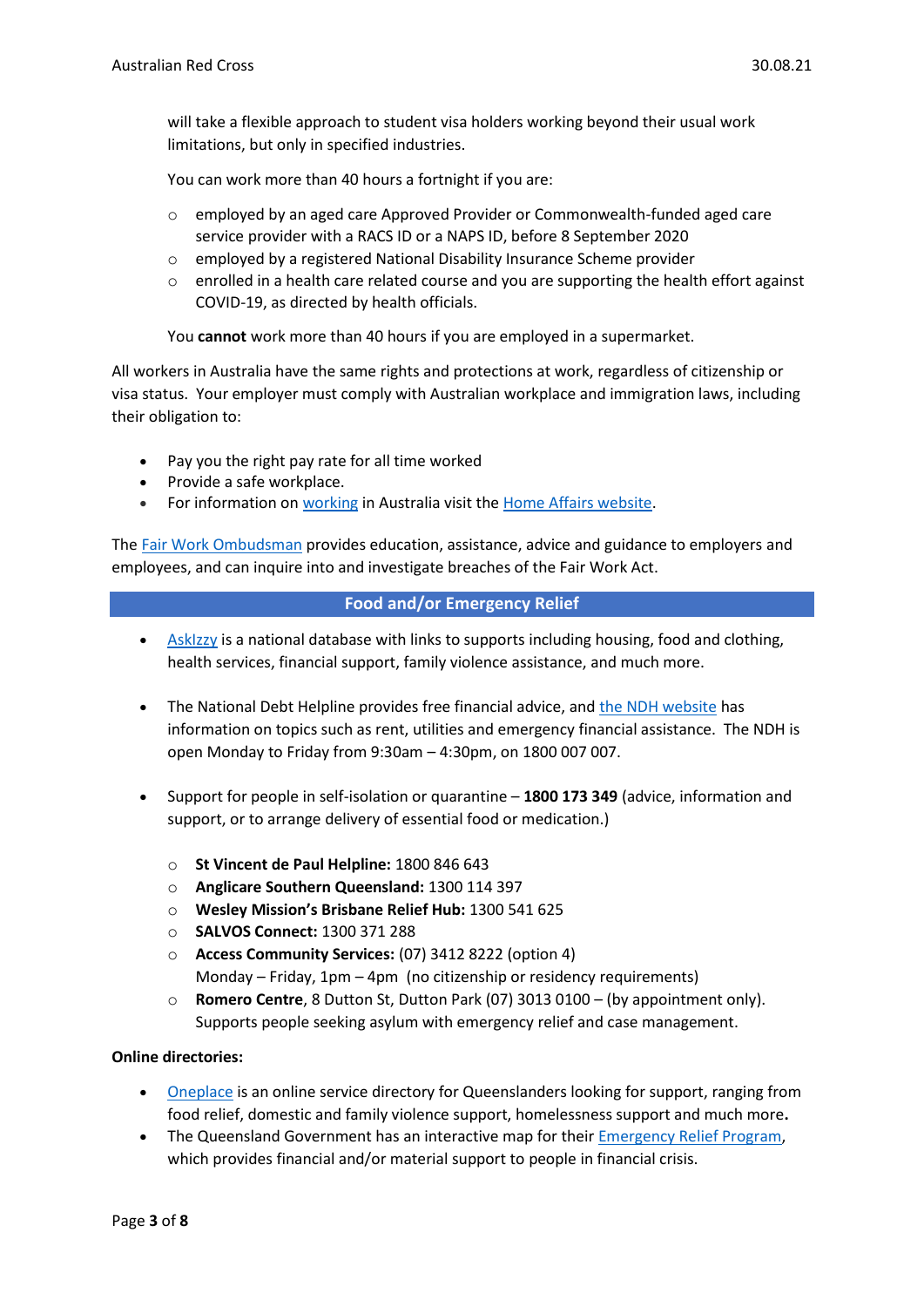- The [Department of Social Services directory](https://serviceproviders.dss.gov.au/?postcode&ppp=100&programme=Families%20and%20Communities®ion&service=Financial%20Crisis%20and%20Material%20Aid%20-%20Emergency%20Relief&state=Queensland) also has a list of current emergency relief grants available throughout Queensland.
- [OzHarvest](https://www.ozharvest.org/food-rescue-covid-19-updates/) food rescue and delivery vans are collecting and delivering food in certain locations throughout Queensland. Visit the website for more information.

#### **New Zealand community groups**

New Zealand citizens living in Australia may be able to access a range of payments, depending on their visa conditions and individual circumstances. There are many organisations in Queensland working with New Zealanders living in Australia.

- **Queensland Maori Society:** Providing cultural and spiritual support for Maori people living in Queensland. Contact Tu Tawpa (0455 094 964) or [visit the website](https://www.queenslandmaorisociety.org/) for more information.
- **Nerang Neighbourhood Centre:** [Multiple programs & activities](http://www.nncinc.com.au/services/) including a food service; information, advice, referrals and support; information and advice for New Zealand citizens living in Australia; air conditioned room and office facilities; wireless and internet access; coffee and tea facilities. Phone (07) 5578 2457 for more information.
- **The Koha Shed:** A Queensland based registered charity organisation open to all race, colour and creed. Offering many services within the homeless, domestic violence support, disadvantaged youth support, training courses, indigenous support and mental health arenas throughout Australia. Refer to [https://www.facebook.com/thekohashed.](https://www.facebook.com/thekohashed)
- **Oz Kiwi:** A community support group, advocacy regarding New Zealander rights and access to Australian supports/ services. Helpful information regarding citizenship, PR and SCV pathways. Refer to[: http://www.ozkiwi2001.org/.](http://www.ozkiwi2001.org/)
- **Queensland Community Care:** QCC offer support to people who live permanently in Queensland, regardless of visa status. [Visit the website](https://www.qld.gov.au/community/getting-support-health-social-issue/community-home-care-services/community-care-program/access-community-care-services) for more information.
- **Aiga Samoa:** Language & [culture programs,](https://www.facebook.com/AigaSamoaAssociationNorthBrisbaneInc/) located in Deception Bay.
- **Pasifika Families:** Language & cultural programs. Playgroups for under 5's, and run the annual Pasifika Vibes event[, https://www.facebook.com/PasifikaFamilies](https://www.facebook.com/PasifikaFamilies)
- **Ako ako Ki Piripani:** Maori community organisation, focused on language & cultural support, as well as running annual Redcliffe Waitangi Day event, [https://www.facebook.com/Akoako](https://www.facebook.com/Akoako-ki-Piripane-1481933328537943/)[ki-Piripane-1481933328537943/](https://www.facebook.com/Akoako-ki-Piripane-1481933328537943/)
- **Community Action for Multicultural Society (CMAS):** Run from Caboolture Neighbourhood Centre. Contact Luisa Miller (cams@caboolturenhc.com.au or 5432 4220) for information on programs, including food vouchers or links to other services for help.

# **Rent and Utilities**

• **Rental moratorium:** The [eviction moratorium](https://www.covid19.qld.gov.au/the-hub/covid-19-tenancy-update) and measures implemented to support it, ceased on 29 September 2020. Some protections will continue to apply until **30 September 2021**, including: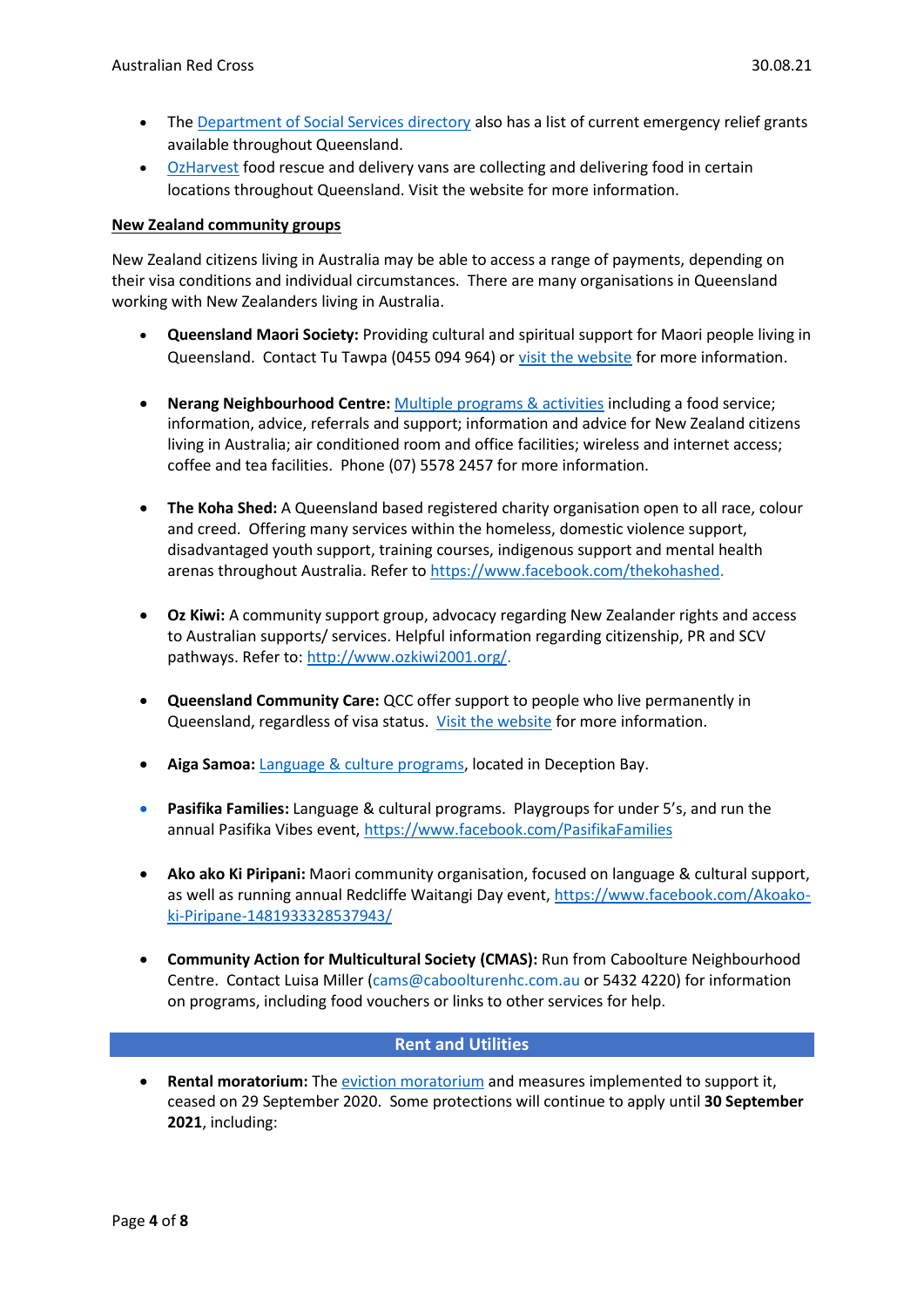- $\circ$  provisions allowing tenants experiencing domestic and family violence to end their tenancies quickly
- $\circ$  protections for tenants against being listed in a tenancy database for rent arrears caused by COVID-19 impacts
- $\circ$  limits on re-letting costs for eligible tenants who end their fixed term tenancies early
- o short term tenancy statement extensions for moveable dwellings.
- For support with tenancy matters contac[t Tenancy Queensland](https://tenantsqld.org.au/) on 1300 744 263. The [Tenancy Queensland website](https://tenantsqld.org.au/coronavirus-covid-19-information-2/) also has a number of factsheets and links to forms.
- [Residential Tenancy Authority of QLD:](https://www.rta.qld.gov.au/Forms-and-publications/Educational-resources/RTA-responds.html) General information available in community languages [here.](https://www.rta.qld.gov.au/Forms-and-publications/Publications/Tenants-other-languages.html)
- The QLD Governmen[t COVID-19 Residential Rental Hub](https://www.covid19.qld.gov.au/the-hub) provides information about renting during COVID-19 and an information hotline 1800 497 161 – Monday to Friday (8am to 8pm) and from 9am-5pm Saturday and Sunday.
- **[Electricity and Gas Rebate QLD:](https://www.qld.gov.au/community/cost-of-living-support/concessions/energy-concessions/electricity-gas-rebates)** To apply for the rebate, you will need to contact your energy provider to start the application.
- **Water and Energy Bills:** The Queensland government will b[e providing up to \\$200 credit](https://linkprotect.cudasvc.com/url?a=https%3a%2f%2fs3.treasury.qld.gov.au%2ffiles%2fCovid-19_Q__A-Electricity.pdf&c=E,1,jTlSZx36CcF4eAoG3-iFveTMi0cDniSKqSF2-5ppC-zOPlIpN9iusHEieECBI7oyGTmHUbmKVpS9jfSKSqx8q_H6K824dFMXdasWU11rkv8IKhCwZw,,&typo=1) for all Queensland householders to offset the cost of water and electricity.

# **Housing / Homelessness**

- [QLD Homelessness Hotline](https://www.qld.gov.au/housing/emergency-temporary-accommodation/homeless-persons-information-qld) is a statewide referral service for those at risk or experiencing homelessness. 1800 474 753 (24 hour service)
- Uniting Care run [homelessness services in Gold Coast](https://www.unitingcareqld.com.au/services-and-support/homelessness) providing:
	- o Emergency accommodation for those over 18 years
	- o Support and referral for young people
	- o Crisis intervention, counselling and emotional support
	- o Training on living skills, budgeting skills and financial management
	- o Practical assistance and advocacy

# **Health and Medical Care**

- Queensland Health Coronavirus Advice Line: **13 43 25**. The QLD [Health website](https://www.qld.gov.au/health/conditions/health-alerts/coronavirus-covid-19) provides reliable health information for refugees and asylum seekers, more information [here.](https://www.health.qld.gov.au/__data/assets/pdf_file/0033/676518/refugees-asylumseekers-infosheet.pdf)
- [World Wellness Group](https://worldwellnessgroup.org.au/) has a free Multicultural Connect Phone Line (1300 079 020) for those affected by Covid-19. The service is open to people of all ages and backgrounds, regardless of visa status. WWG also offers free mental health support for people on temporary visas. Referral forms and more information is available by contacting WWG on (07) 3333 2100.
- The [Immigrant Women's Support Service](http://www.iwss.org.au/) is open to support people with experience of sexual assault and family violence. An emergency relief hotline (07) 3846 0316 operates on Tuesday and Thursdays from 9:00am – 12:00pm. General enquiries on (07) 3846 3490.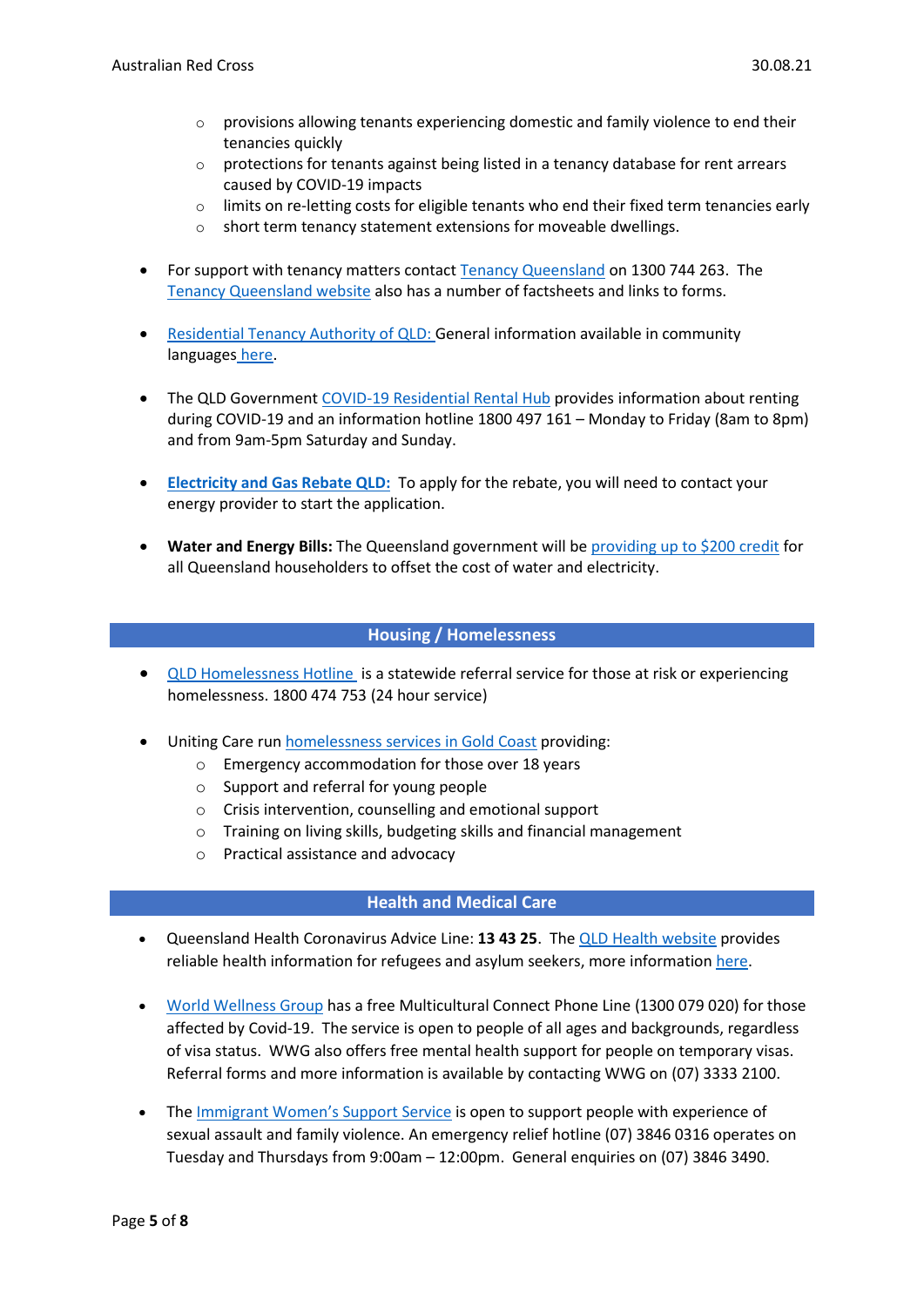- [What if I don't have Medicare?](https://www.qld.gov.au/health/conditions/health-alerts/coronavirus-covid-19/find-the-facts/faqs-and-myth-busters) Most people who are ineligible for Medicare will have health or travel insurance. If you do not have adequate insurance and are ineligible for Medicare you will not be charged out of pocket expenses if you present to any Queensland Health facility for assessment and treatment in relation to COVID-19.
- The Queensland Government provides Medicare ineligible asylum seekers with access to public health services at no charge. See: [Refugee and Asylum Seeker Health Services](https://www.health.qld.gov.au/public-health/groups/multicultural/refugee-services) and the [Refugee Health Network webpage.](http://www.refugeehealthnetworkqld.org.au/asylum-seekers/)
- Th[e Refugee Health Guide](https://refugeehealthguide.org.au/referrals/) includes Refugee Health Programs staffed by refugee nurses, doctors and other specialists that operate nationally - providing specialised mental and primary health care and service coordination to refugees and people seeking asylum. Information on referral pathways in Queensland are found [here.](https://refugeehealthguide.org.au/referrals/queensland/)
- [Reciprocal Health Care Agreements:](https://www.servicesaustralia.gov.au/individuals/services/medicare/reciprocal-health-care-agreements) Agreements with 11 countries that cover the cost of necessary care when Australians visit certain countries and visitors from these countries visit Australia. Those visiting from the following countries may be eligible for medical care under Medicare while in Australia, information for each country is available [here.](https://www.servicesaustralia.gov.au/individuals/services/medicare/reciprocal-health-care-agreements/when-you-visit-australia)
- [Temporary Visa Categories Covered by Ministerial Orders \(eligible for Medicare\)](https://www.servicesaustralia.gov.au/individuals/subjects/how-enrol-and-get-started-medicare/enrolling-medicare/how-enrol-medicare-if-youre-temporary-resident-covered-ministerial-order)
- To support older people from culturally diverse backgrounds, the Australian Department of Health has funded the Multilingual Older Persons COVID-19 Support Line. The support line will run for six months from 10 February 2021 until 31 July 2021 will be offered in the following six languages – Arabic, Cantonese, Mandarin, Greek, Italian & Vietnamese. For more information visit the [PICAC Alliance website.](http://www.picacalliance.org/multilingual-older-persons-covid-19-support-line/)

#### **Information for the LGBTQI+ community**

- Information on health and counselling services, social groups, legal support, multicultural specific services, and other services can be found on this [national LGBTQI+ directory.](https://docs.google.com/spreadsheets/d/1CTv8NSkImdhclvS_ZJ61t1k33KPE5f4PF0wWApP6aFk/edit#gid=1868596043)
- The Queensland Rainbow Hub is a free space to support and empower international LGBTQI+ students and friends in Queensland:<https://www.facebook.com/QLDrainbowhub/>

#### **Information for International Students in QLD**

- The Queensland Government provides a range of support services and resources to international students, including a network of online and physica[l Student Hubs](https://www.qldstudenthub.qld.gov.au/student-support) and the 24/7 hotline – 1800 778 839. If you are experiencing hardship as a result of COVID-19, you are encouraged to book an appointment through the online Queensland Student Hub via the website[: Student Support | Qld Student Hub.](https://aus01.safelinks.protection.outlook.com/?url=https%3A%2F%2Fwww.qldstudenthub.qld.gov.au%2Fstudent-support&data=04%7C01%7Csobrien%40redcross.org.au%7Ca09b35060cd044a76e3b08d8a1957c85%7C1ac0eafd88864ec7afd229c150fc3208%7C0%7C0%7C637437010779240092%7CUnknown%7CTWFpbGZsb3d8eyJWIjoiMC4wLjAwMDAiLCJQIjoiV2luMzIiLCJBTiI6Ik1haWwiLCJXVCI6Mn0%3D%7C1000&sdata=KHZDOls9e4pIFs13iUwwtVKbjiBtuNjgnutlncwsRKQ%3D&reserved=0) If your education or training provider is not on this list, please check with your provider's student support team directly.
- **University of Queensland** has frequent COVID-19 updates on its website, includin[g student](https://about.uq.edu.au/coronavirus/students)  [specific information.](https://about.uq.edu.au/coronavirus/students) [Financial hardship](https://my.uq.edu.au/information-and-services/student-support/financial-support/apply-financial-hardship-assistance) information is also available.
- **Griffith University** is providing interest fre[e student loans and other financial support](https://www.griffith.edu.au/scholarships/student-financial-support) to help with the cost of education and living expenses. [Eligible students can apply for a loan](https://www.griffith.edu.au/__data/assets/pdf_file/0021/165612/Student-Loans-Kit-2017-Final.pdf) of up to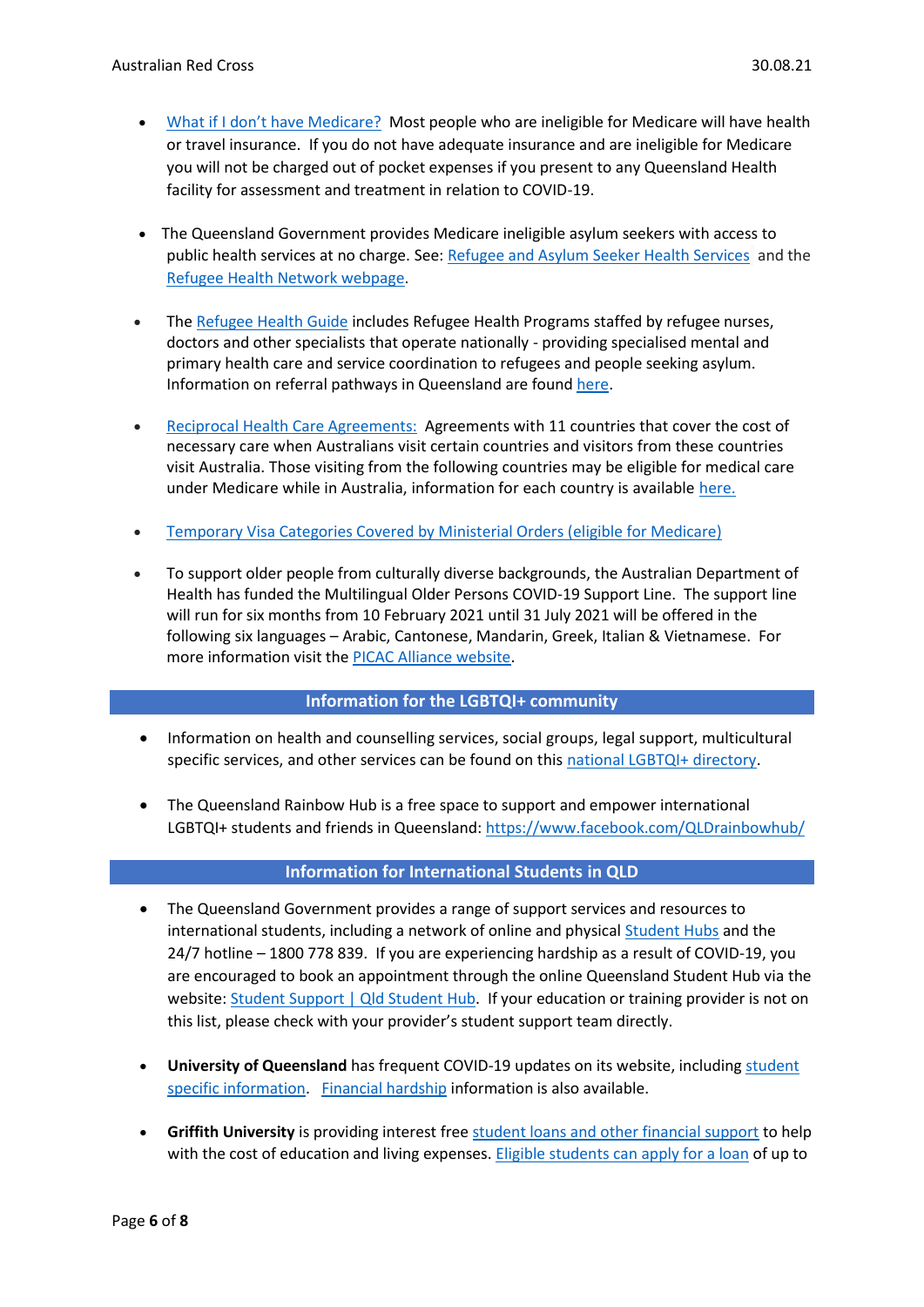\$1,000 to be repaid within six months for international students. Other information, including the [return to campus plan](https://www.griffith.edu.au/coronavirus) is available on the website.

- **James Cook University** has established a food pantry in Cairns and Townsville to help students with necessities, and has othe[r student support options.](https://www.jcu.edu.au/covid-19-advice/information-for-students)
- **University of Southern Queensland**: For a list of supports available, visit the [USQ website.](https://www.usq.edu.au/current-students/support/covid-19-online-learning/covid-19-student-support-package)
- **Southern Cross University** website provides [general COVID-19 information](https://www.scu.edu.au/coronavirus/information-for-students/) and advice for students. If you need to contact the University because your situation is affected by the COVID-19 outbreak please use this dedicated email: [SCUAssist@scu.edu.au.](mailto:SCUAssist@scu.edu.au)

#### **Information for New Zealanders living in Australia**

New Zealand citizens in Australia on a Special Category Visa (SCV) may be able to access a range of payments, depending on their circumstances.

- $\circ$  Those who came to Australia prior to 26 February 2001 generally have protected status and have the same access to all Australian payments as permanent residents and Australian citizens, where eligible, including JobSeeker Payment.
- o New Zealanders who came to Australia after 26 February 2001 and have non-protected status can access family payments, such as FTB, paid parental leave payments and childcare subsidy, where eligible. If they have been continuously living in Australia for at least 10 years since February 2001, they can also access JobSeeker Payment or Youth Allowance for a one-off period of up to six months.
- New Zealanders on an SCV may be eligible for the JobKeeper Payment if they meet the qualifying criteria[, https://treasury.gov.au/coronavirus/jobkeeper.](https://treasury.gov.au/coronavirus/jobkeeper)
- $\circ$  New Zealand citizens may also be able to claim the Age Pension or, in limited circumstances, Disability Support Pension or Carer Payment, under the Social Security Agreement between Australia and New Zealand.
- For further general information: <https://www.servicesaustralia.gov.au/individuals/subjects/payments-visa-holders>
- Individuals needing specific advice on their circumstances should contact Services Australia: <https://www.servicesaustralia.gov.au/individuals/contact-us>

# **Additional Information for People Seeking Asylum and Refugees**

- If you have a Temporary Protection Visa (TPV) or Safe Haven Enterprise Visa (SHEV), you are eligible to apply for th[e Special Benefit payment.](https://www.servicesaustralia.gov.au/individuals/services/centrelink/special-benefit) Click the link for more information.
- The Refugee and Immigration Legal Services (RAILS) have produced a [fact sheet](https://www.rails.org.au/sites/default/files/2019-07/SHEV%20and%20TPV%20-%20Centrelink%20benefits_0.pdf) for people on SHEVs and TPVs addressing special benefits, superannuation, and other information.
- Asylum [Seeker and Refugee Assistance Program.](https://www.dlgrma.qld.gov.au/multicultural-affairs/programs-and-initiatives/asylum-seeker-refugee-assistance-program.html) The program is a limited term grant by the State Government supporting the needs of people seeking asylum. The project delivers financial and material aid, and case management. For more information, contact the Red Cross MSP QLD HUB: 07 3367 5665 or 0433 940 653 or email: [qldmsphub@redcross.org.au.](mailto:qldmsphub@redcross.org.au)